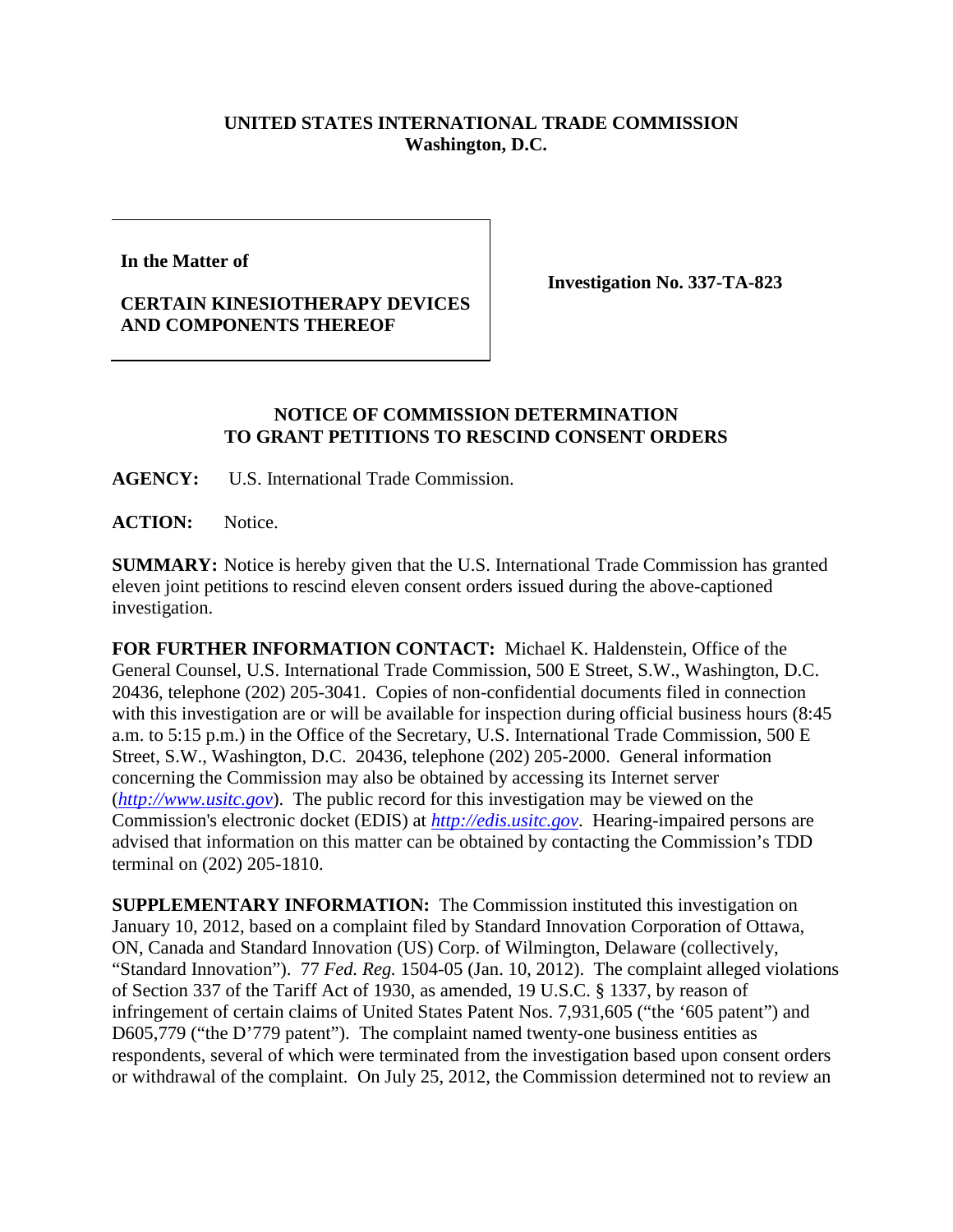ID (Order No. 25) granting Standard Innovation's motion to withdraw the D'779 patent from the investigation.

On January 8, 2013, the ALJ issued a final ID finding no violation of Section 337. The ALJ also issued a recommended determination on remedy and bonding on January 22, 2013. Specifically, the ALJ found that Standard Innovation had not satisfied the economic prong of the domestic industry requirement. The ALJ found, however, that the accused products infringe the asserted claims, that the asserted claims were not shown to be invalid, and that the technical prong of the domestic industry requirement was shown to be satisfied.

On January 22, 2013, Standard Innovation and the Commission investigative attorney filed petitions for review of the final ID, and the remaining respondents in the investigation filed a contingent petition for review. On January 30, 2013, each party filed a response.

On March 25, 2013, the Commission determined to review the ID in its entirety and posed questions to the parties concerning the satisfaction of the economic prong of the domestic industry and remedy, the public interest, and bonding. The parties and the IA submitted briefs on April 8, 2013, and briefs in reply on April 15, 2013.

On June 17, 2013, the Commission issued its final determination finding that Standard Innovation had satisfied the economic prong of the domestic industry requirement and that Standard Innovation had proven a violation of Section 337 by reason of infringement of the '605 patent. Based on evidence of a pattern of violation and difficulty ascertaining the source of the infringing products, the Commission issued a general exclusion order against certain kinesiotherapy devices that infringe the '605 patent. The Commission also issued cease and desist orders against the following respondents: LELO Inc. of San Jose, California; PHE, Inc. d/b/a Adam & Eve of Hillsborough, North Carolina; Nalpac Enterprises, Ltd. of Ferndale, Michigan; E.T.C. Inc. (d/b/a Eldorado Trading Company, Inc.) of Broomfield, Colorado; Williams Trading Co., Inc. of Pennsauken, New Jersey; Honey's Place Inc. of San Fernando, California; and Lover's Lane & Co. of Plymouth, Michigan.

On August 20, 2013, respondents LELO, Inc. and Leloi AB of Stockholm, Sweden (collectively, "LELO") filed a notice of appeal with the U.S. Court of Appeals for the Federal Circuit seeking review of the Commission's final determination. Standard Innovation intervened in the appeal. On May 11, 2015, the Federal Circuit issued its opinion in *Lelo Inc. v. International Trade Commission*, 786 F.3d 879 (Fed. Cir. 2015). The Court found that the Commission had erred in relying solely upon qualitative factors to find "significant investment in plant and equipment" and "significant employment of labor or capital" under prongs (A) and (B) of the domestic industry requirement. 19 U.S.C. § 1337(a)(3)(A and B). Accordingly, the Court reversed the Commission's finding of a violation of 19 U.S.C. § 1337. On July 21, 2015, the Commission issued an order rescinding the general exclusion order and cease and desist orders issued in the investigation.